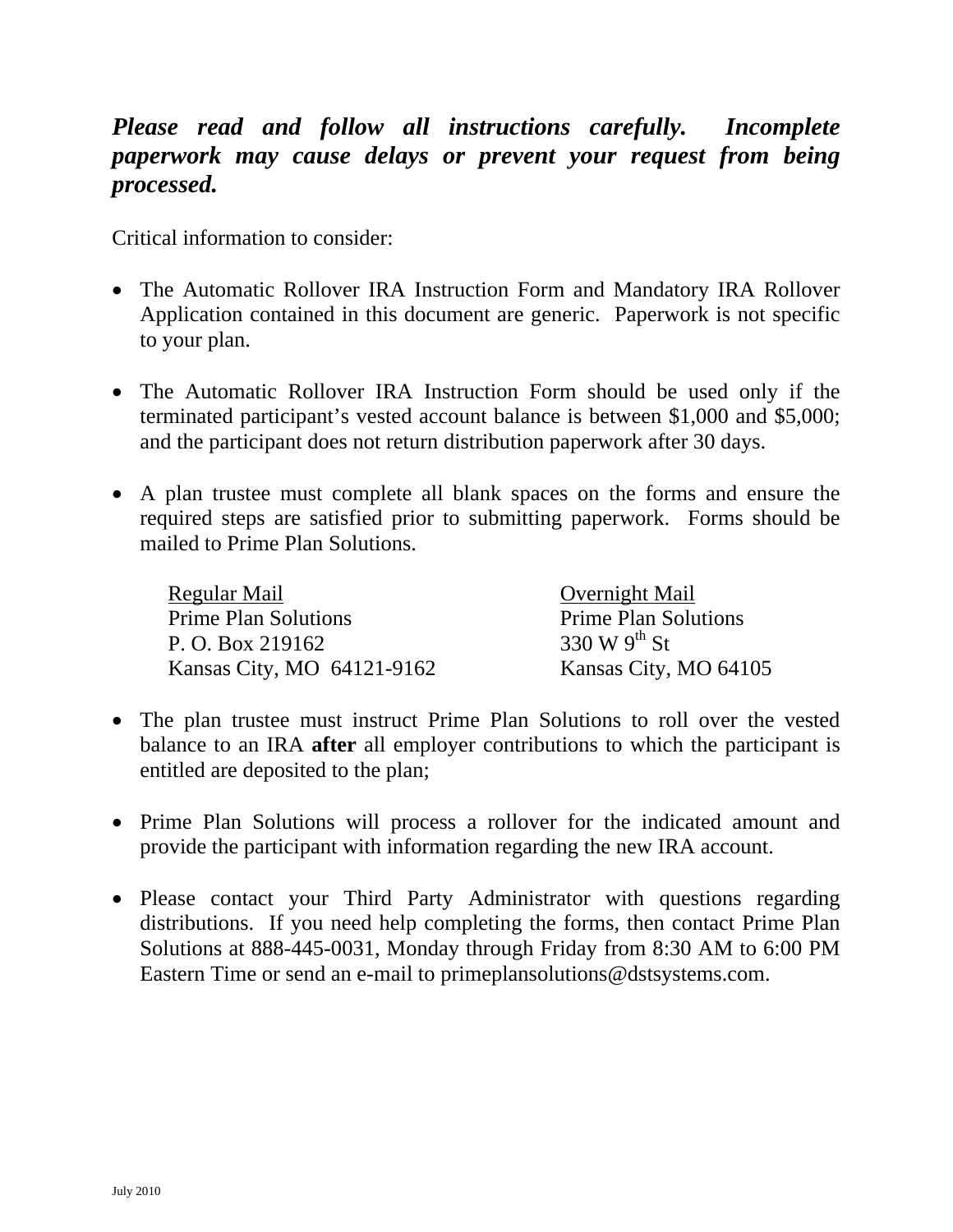## **Automatic Rollover IRA Instructions Form**

This form should be used to liquidate participant assets when all of the following conditions apply:

- Participant terminated services and is no longer an employee of the company;
- All employer contributions owed to the participant have been deposited;
- Participant Distribution Election Form and a copy of the Special Tax Notice were provided to the participant upon termination;
- Participant failed to respond to termination paperwork within 30 days of receipt;
- **Participant's vested account balance is between \$1,000 and \$5,000.**

|                                       |                                                 | Plan Number:                                 |  |
|---------------------------------------|-------------------------------------------------|----------------------------------------------|--|
|                                       | Date Employment Terminated (Required): ________ |                                              |  |
| Last 4 digits of SSN#: Date of Birth: |                                                 | Vested Percent ( <i>Required</i> ): ________ |  |
| Participant's last known address:     |                                                 | (Street)                                     |  |
|                                       |                                                 | (City, State, Zip)                           |  |

Please process an automatic rollover for the above named participant. I certify that the participant was properly notified of his/her distribution rights under the plan and has failed to provide written instructions to distribute the vested balance. Further, I certify the participant's vested balance including rollovers is between \$1,000 and \$5,000 and all employer contributions to which the participant is entitled have been deposited to the plan.

- 1. **Rollover of plan distribution.** Fiduciary, by a direct rollover from the Plan, will distribute to Provider the interest of the participant in the Plan under the automatic rollover provisions of section 401(a)(31)(B) of the Internal Revenue Code.
- 2. **Establishment of IRA.** Provider will establish with State Street Bank & Trust ("Custodian") a rollover individual retirement account ("IRA") to hold such amounts in the name of the participant.
- 3. **Investment of funds.** Provider will invest the rollover IRA in an investment product designed to preserve principal and to provide a reasonable rate of return. The goal of the investment product shall be to maintain, over the term of the investment, the dollar value equal to the amount invested by the rollover IRA.
- 4. **Regulated financial institution.** Custodian certifies that the amount transferred to the IRA will initially be invested in a money market fund meeting the requirements of 29 C.F.R. § 2550.404a- $2(c)(3)(i)$ , (ii) and (iii).
- 5. **Comparable fees and expenses.** All fees and expenses with respect to the IRA (e.g., establishment charges, maintenance fees, investment expenses, termination costs, and surrender charges) shall not exceed the fees and expenses Provider or Custodian charges for comparable IRAs established for reasons other than the receipt of an automatic rollover distribution.
- 6. **Enforceability by Participant**. Participant shall have the right to enforce the terms of this Agreement against Provider with regard to the account balance that is the subject of this Agreement.

\_\_\_\_\_\_\_\_\_\_\_\_\_\_\_\_\_\_\_\_\_\_\_\_\_\_\_\_\_\_ \_\_\_\_\_\_\_\_\_\_\_\_\_\_\_\_\_\_\_\_\_\_\_\_\_\_\_\_\_\_ \_\_\_\_\_\_\_\_\_\_\_\_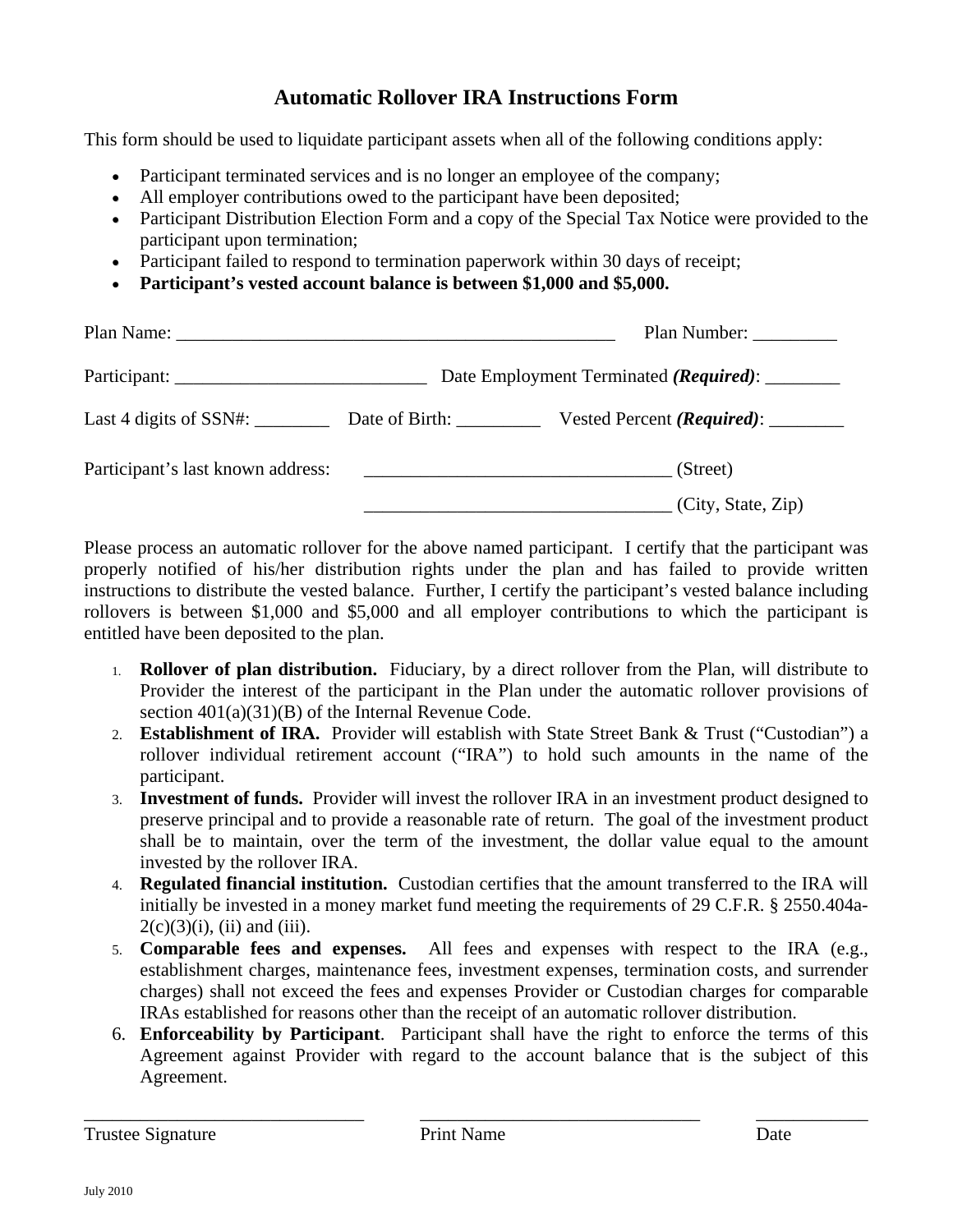# LORD ABBETT



 $\mathsf{I}$ 

### **MANDATORY IRA ROLLOVER APPLICATION**

Use this form to establish a Lord Abbett Mandatory Rollover IRA. Plan Sponsor should complete one Mandatory IRA Rollover Application per terminated employee who has not requested a distribution or rollover form from the plan on his/her own.

| Make check(s) payable to Lord Abbett<br>Family of Funds. (Please include<br>applicant's name and Social Security<br>number)                                                                                           | Mail completed and signed Mandatory IRA Rollover Application Form<br>to                                          |                                                                                                      |  |
|-----------------------------------------------------------------------------------------------------------------------------------------------------------------------------------------------------------------------|------------------------------------------------------------------------------------------------------------------|------------------------------------------------------------------------------------------------------|--|
|                                                                                                                                                                                                                       | <b>Regular Mail:</b><br>Lord Abbett Service Center<br>P.O. Box 219336<br>Kansas City, MO 64121-9336              | <b>Overnight Mail:</b><br>Lord Abbett Service Center<br>330 West 9th Street<br>Kansas City, MO 64105 |  |
|                                                                                                                                                                                                                       | Please call us at 800-842-0828 if you have any questions.<br>(Monday-Friday between 8:30 a.m. and 6:00 p.m. EST) |                                                                                                      |  |
| 1 Participant Information (please print)                                                                                                                                                                              |                                                                                                                  | ____Mr.____Mrs.___Ms.                                                                                |  |
|                                                                                                                                                                                                                       |                                                                                                                  |                                                                                                      |  |
|                                                                                                                                                                                                                       |                                                                                                                  |                                                                                                      |  |
|                                                                                                                                                                                                                       |                                                                                                                  |                                                                                                      |  |
|                                                                                                                                                                                                                       |                                                                                                                  |                                                                                                      |  |
| Please check if retirement plan is currently with Prime Plan Solutions. Please do not complete section 3.                                                                                                             |                                                                                                                  |                                                                                                      |  |
| 2 Transferring Plan Information                                                                                                                                                                                       |                                                                                                                  |                                                                                                      |  |
|                                                                                                                                                                                                                       |                                                                                                                  |                                                                                                      |  |
|                                                                                                                                                                                                                       |                                                                                                                  |                                                                                                      |  |
| 3 Investment Professional's Information (This section to be completed by the Broker/Dealer.) This section is not<br>necessary if retirement plan is currently with Prime Plan Solutions.<br>A-Investment Professional |                                                                                                                  |                                                                                                      |  |
|                                                                                                                                                                                                                       |                                                                                                                  |                                                                                                      |  |
|                                                                                                                                                                                                                       |                                                                                                                  |                                                                                                      |  |
| <b>B-Investment Dealer Firm</b>                                                                                                                                                                                       |                                                                                                                  |                                                                                                      |  |
| Name                                                                                                                                                                                                                  |                                                                                                                  |                                                                                                      |  |
|                                                                                                                                                                                                                       |                                                                                                                  |                                                                                                      |  |
|                                                                                                                                                                                                                       |                                                                                                                  |                                                                                                      |  |
|                                                                                                                                                                                                                       |                                                                                                                  |                                                                                                      |  |

Notice to Broker/Dealer: Do not process through your order room. Mail application and check to the address provided above.